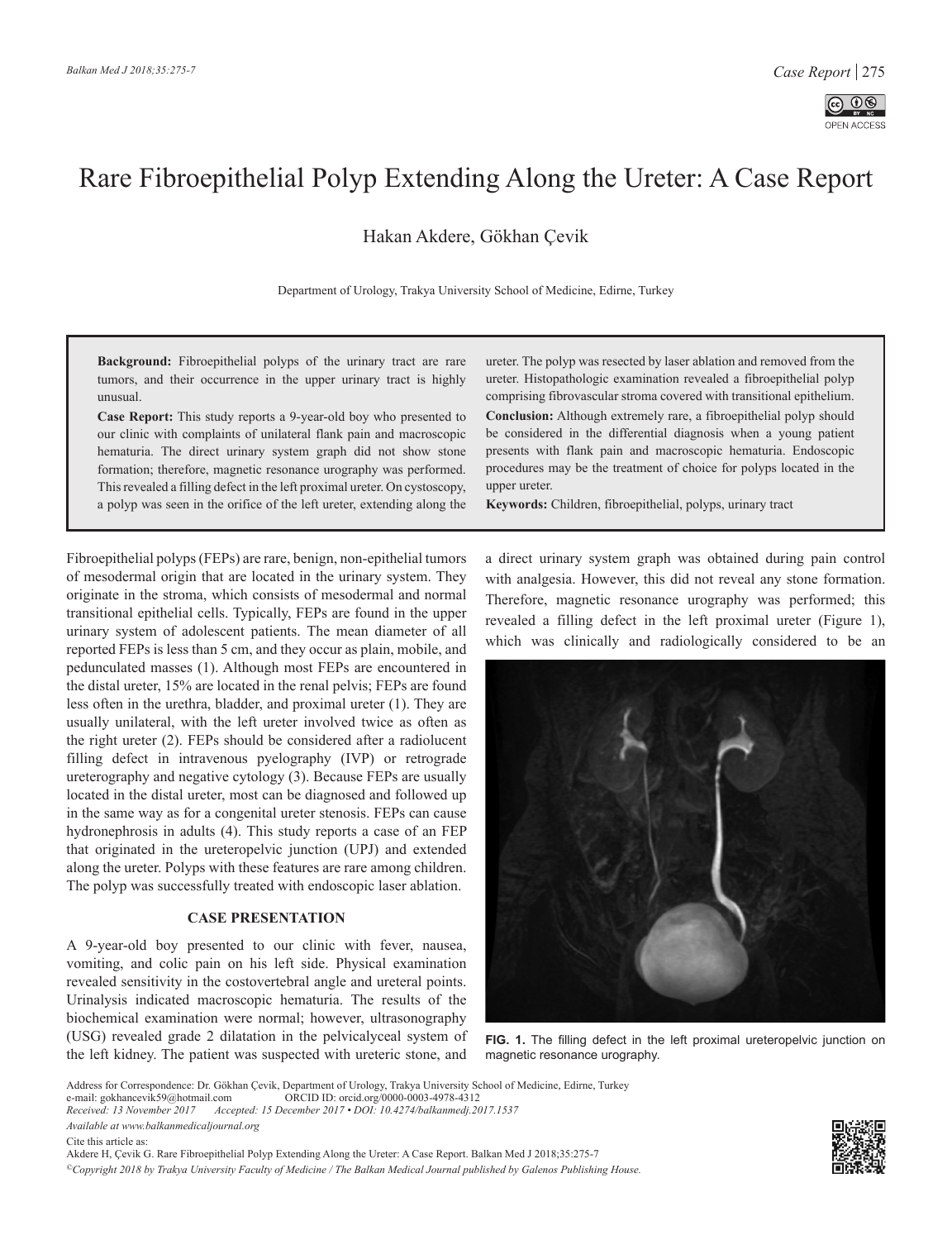urothelial carcinoma. Cystoureteroscopy was performed. A pedunculated polyp from the orifice to the UPJ was detected, and the stalk of the polyp was separated from the ureter wall using a Ho: YAG laser (Figure 2a, b). Subsequently, the entire tissue (10 cm) was removed with forceps (Figure 2c). There were no postoperative complications, and the patient was discharged on the first postoperative day. Laboratory tests performed during the first postoperative week were normal. USG revealed no sign of ectasia in the left kidney. Histopathologic examination of the polyp under a microscope revealed edema covered by fibrovascular stromal tissue and a fibroepithelial structure composed of normal transitional epithelium with distinctive vascularization (Figure 2d). Written informed consent was obtained from the patient's parents.



**FIG. 2. a-d.** The polyp from the orifice (a), the polyp in the ureter (b), the resected polyp (10 cm) (c), transitional epithelium covering the fibrovascular stroma (d) (H&E, x100).

## **DISCUSSION**

FEPs are rare tumors and are generally located in the distal ureter. Their occurrence in the UPJ is highly unusual (5). The treatment method for children should be considered very carefully because of the potential for postoperative complications, including the development of a stricture that may lead to renal failure (6).

The etiology of benign ureteral polyps is uncertain. They are thought to be a congenital abnormality acquired or caused by an infection, chronic irritation, obstruction, or trauma (3). Although congenital causes are more common in children, most FEPs result from inflammation or infections in adults. FEPs can be involved in stone formation and obstructions, and they can be confused with malignant tumors (5). The most common presenting symptom of FEPs is hematuria accompanied by side pain. FEPs usually appear as long and straight ureteral filling defects in IVP and retrograde ureterography with or without hydronephrosis. However, FEPs cannot be diagnosed with imaging alone. On ureteroscopy, the smooth and regular appearance of FEPs can easily be differentiated from irregular urothelial carcinomas (5). Therefore, a biopsy should be performed in all cases to obtain histologic proof before starting the definitive therapy (1). Treatment for these polyps is determined by the degree of obstruction, the existence of a urinary tract infection, and the intraoperative suspicion of malignancy (2). Some authors have reported that favorable results could be obtained using the percutaneous and/or ureteroscopic approach, particularly when assisted by endoscopic and laparoscopic devices (6). Lam et al. (1) reported five patients with FEP; three were treated with percutaneous electroresection and two by ureteroscopy with Ho: YAG laser ablation. Carey and Bird (5) used a flexible ureteroscope to detect the basis of a polyp on the ureteral wall, and they treated 10 patients with ureteroscopic laser ablation. Kijvikai et al. (7) reported a case with a 17-cm-long FEP stemming from a distal UPJ, which was treated with laparoscopic pyeloplasty. Recently, endoscopic treatment has been used with increasing frequency for patients with ureteral tumors, as seen in the present case (8). Open or laparoscopic/robotic treatment options may be available for surgeons who lack sufficient experience for endoscopic treatment (9). Several features made this case unique: the localization of the polyp extending along the ureter; the treatment; and the successful endoscopic treatment without postoperative stricture. Although extremely rare, FEP should be considered in the differential diagnosis when a young patient presents with flank pain and macroscopic hematuria.

**Conflict of Interest:** No conflict of interest was declared by the authors.

## **REFERENCES**

- 1. Lam JS, Bingham JB, Gupta M. Endoscopic treatment of fibroepithelial polyps of the renal pelvis and ureter. Urology 2003;62:810-3.
- 2. Bhalla RS, Schulsinger DA, Wasnick RJ. Treatment of bilateral fibroepithelial polyps in a child. J Endourol 2002;16:581-2.
- 3. Oğuzkurt P, Oz S, Oğuzkurt L, Kayaselçuk F, Tercan F. An unusual cause of complete distal ureteral obstruction: giant fibroepithelial polyp. J Pediatr Surg 2004;39:1733-4.
- 4. Güneş M, Keleş MO, Koca OM, Yılmaz Ö, Kaya C. Bilateral üreter obstrüksiyonunun nadir bir sebebi: Fibroepitelyal polip. Marmara Med J 2010;23;382-5.
- 5. Carey RI, Bird VG. Endoscopic management of 10 separate fibroepithelial polyps arising in a single ureter. Urology 2006;67:413-5.